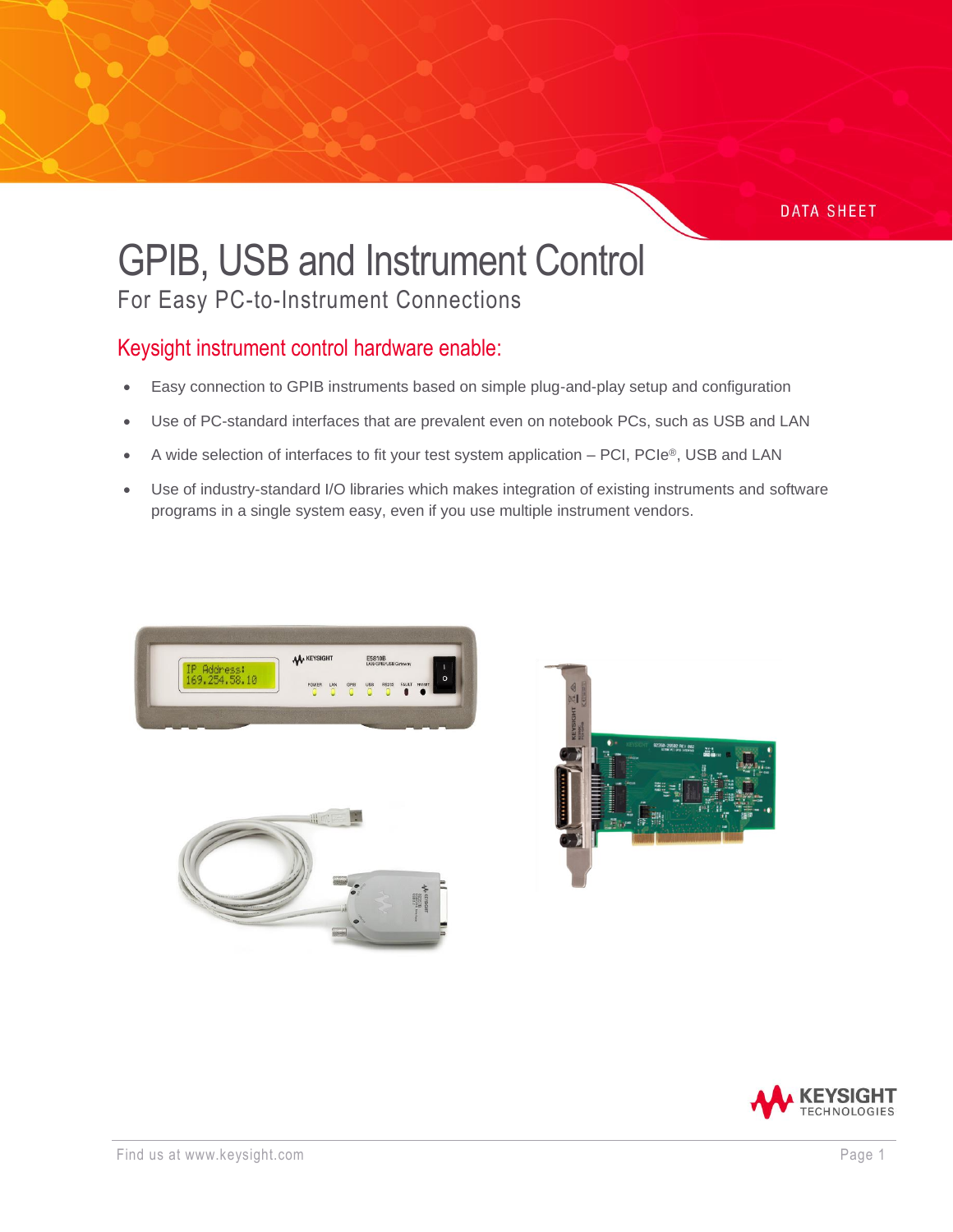### Connecting is as Easy as 1-2-3

1. Install Keysight IO Libraries Suite software on your PC

3. Hook up the instrument control hardware (USB, LAN, RS-232 or GPIB cables) between your instruments and your PC 2. Detect instruments and devices, then configure interfaces with Connection Expert

- 1. Establish a connection in less than 15 minutes
	- o Keysight IO Libraries Suite eliminates the many working hours it takes to connect and configure PC-controlled test systems, especially if it involves instruments from multiple vendors. In fact, with IO Libraries, connecting your instruments to a PC is as easy as connecting a PC to a printer.
- 2. Easily mix instruments from different vendors
	- o Keysight IO Libraries Suite eliminates headaches associated with trying to combine hardware and software from different vendors. The software is compatible with GPIB, USB, LAN and RS-232 test instruments that adhere to the supported interface standards, no matter who makes them.
	- o When you install the IO Libraries Suite, the software checks for the presence of other I/O software on your computer. If it finds another vendor's VISA libraries, it automatically installs in a side-by-side mode that allows you to use the existing I/O software and the Keysight software together in multi-vendor systems.
- 3. Work in the environment that's comfortable to you
	- $\circ$  In addition, the IO Libraries are compatible with a variety of application development environments and programming APIs including Keysight or NI VISA, VISA COM, SICL, Keysight 488 (compatible with NI-488.2), and Keysight VEE. There is flexibility to choose the software and hardware of your choice to get your job done.
- 4. Works with millions of existing instruments from hundreds of vendors
	- o Keysight instrument control hardware and IO Libraries are trusted and known for their reliability. The IO Libraries ships with more than 150 instruments from Keysight Technologies. If you already own an Keysight instrument control hardware or instrument, you can download the latest version of Keysight IO Libraries Suite for free.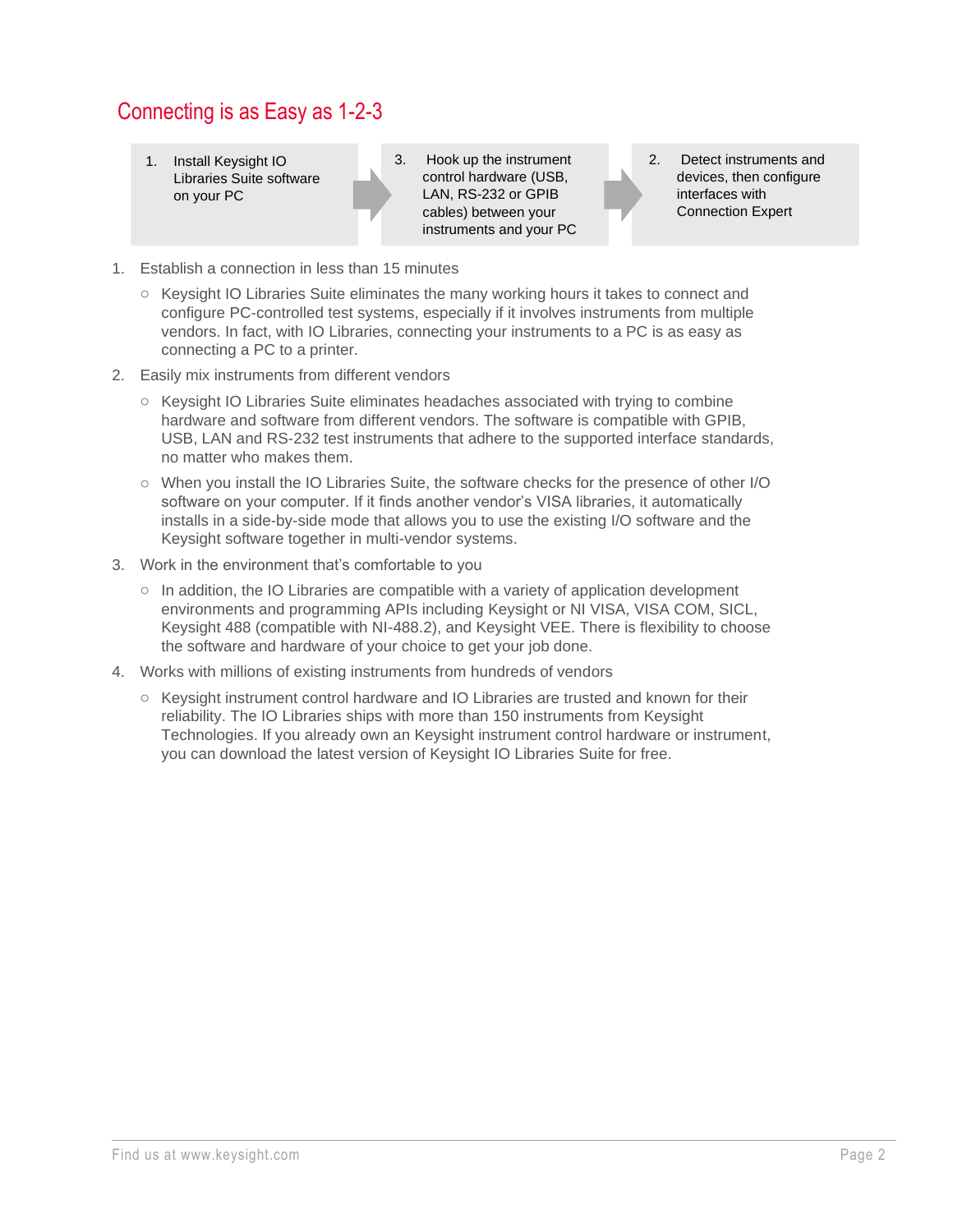## Keysight IO Libraries Suite Version 2019 and Later

| <b>System Requirement</b>            |                                                                                                                                                                                                                                                                                                                                                                                                    |                                                                                                                             |  |  |
|--------------------------------------|----------------------------------------------------------------------------------------------------------------------------------------------------------------------------------------------------------------------------------------------------------------------------------------------------------------------------------------------------------------------------------------------------|-----------------------------------------------------------------------------------------------------------------------------|--|--|
| <b>PC Software</b>                   | <b>Windows</b>                                                                                                                                                                                                                                                                                                                                                                                     | Linux                                                                                                                       |  |  |
| Operating system                     | Windows 10 (32-bit and 64-<br>$\bullet$<br>bit), Home, Pro, Enterprise<br>• Windows 8 and 8.1 (32-bit<br>and 64-bit), Pro, Enterprise<br>• Windows 7 SP1 (32-bit and<br>64-bit), Starter, Home Basic,<br>Home Premium,<br>Professional, Ultimate,<br>Enterprise<br>• Windows Server 2008 R2<br>SP1 (64-bit), Standard and<br>Enterprise<br>Windows Server 2012 (64-<br>$\bullet$<br>bit), Standard | • 64-bit Red Hat Enterprise<br>Linux Desktop Workstation<br>7.1 to 7.5<br>• 64-bit CentOS Desktop<br>Workstation 7.1 to 7.5 |  |  |
| <b>PC Hardware</b>                   |                                                                                                                                                                                                                                                                                                                                                                                                    |                                                                                                                             |  |  |
| Processor                            | 1 GHz, no support for Itanium64                                                                                                                                                                                                                                                                                                                                                                    |                                                                                                                             |  |  |
| Hard disk space required             | 2 GB                                                                                                                                                                                                                                                                                                                                                                                               |                                                                                                                             |  |  |
| <b>RAM</b>                           | 1 GB minimum                                                                                                                                                                                                                                                                                                                                                                                       |                                                                                                                             |  |  |
| <b>Display</b>                       | 1024 x 768 96 or 120 DPI                                                                                                                                                                                                                                                                                                                                                                           |                                                                                                                             |  |  |
| Web connection for Internet download |                                                                                                                                                                                                                                                                                                                                                                                                    |                                                                                                                             |  |  |
| <b>Supported interfaces</b>          |                                                                                                                                                                                                                                                                                                                                                                                                    |                                                                                                                             |  |  |
| <b>GPIB</b>                          | Standard IEEE 488.1                                                                                                                                                                                                                                                                                                                                                                                |                                                                                                                             |  |  |
| <b>USB</b>                           | USBTMC-USB488                                                                                                                                                                                                                                                                                                                                                                                      |                                                                                                                             |  |  |
| LAN/Ethernet                         | Standard LAN (with HiSLIP, LXI, VXI-11, SICL-LAN and sockets)                                                                                                                                                                                                                                                                                                                                      |                                                                                                                             |  |  |
| (Windows only)                       | PXI, AXIe, PXI, PXIe, and PCIe devices<br>VXI: FireWire (Windows 7 and 10, 32/64-bit)                                                                                                                                                                                                                                                                                                              |                                                                                                                             |  |  |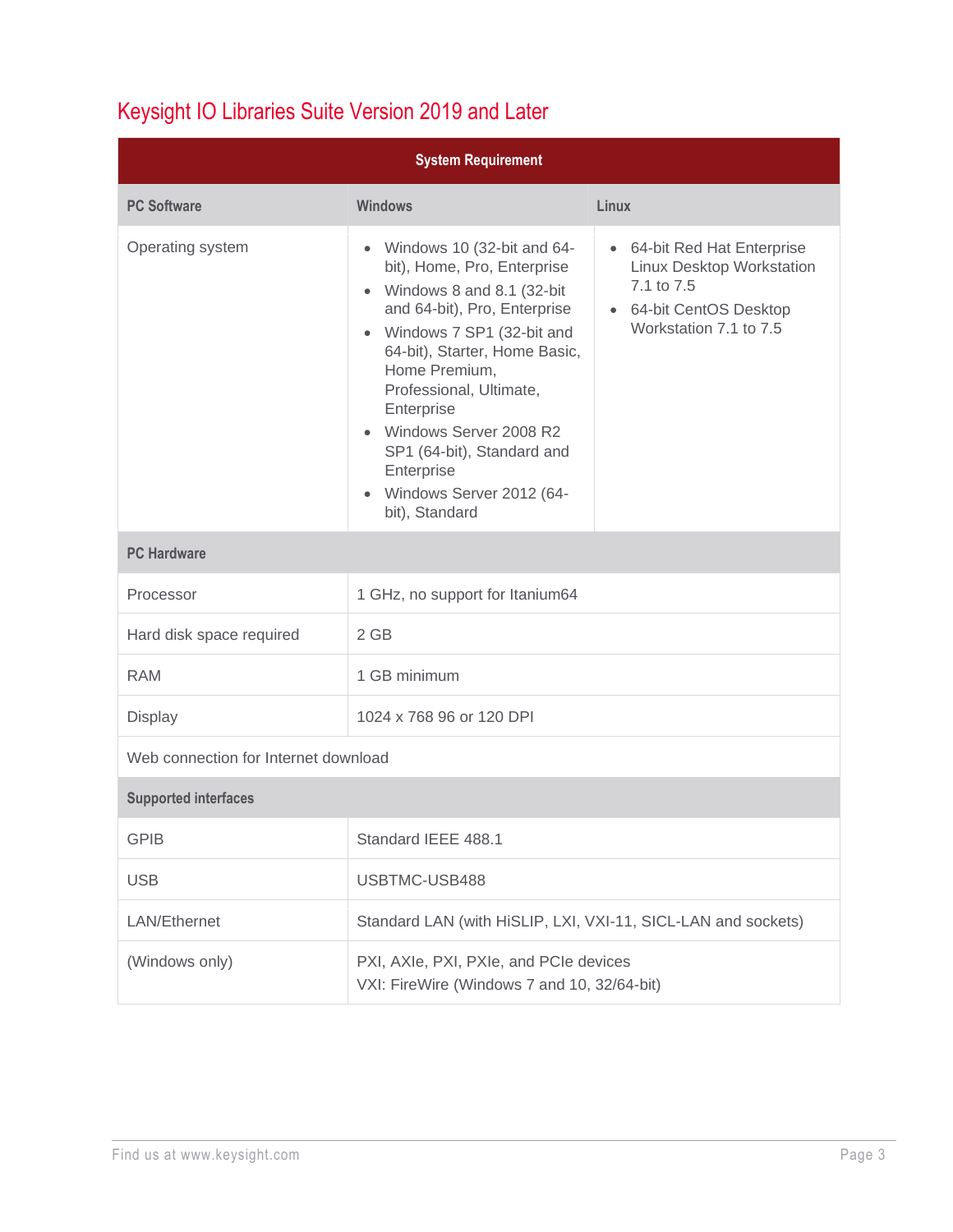| Supported development environments and supported I/O software                                          |                                                                                                                                                                                     |  |
|--------------------------------------------------------------------------------------------------------|-------------------------------------------------------------------------------------------------------------------------------------------------------------------------------------|--|
| <b>Windows</b>                                                                                         |                                                                                                                                                                                     |  |
| .NET languages (VB.NET,<br>C#<br>$C/C++/CLI$<br><b>EXCEL VBA</b><br><b>MATLAB</b><br>Python<br>LabVIEW | VISA.COM, VISA, Keysight 488, VISA.NET<br>VISA.COM, VISA, Keysight 488<br>VISA COM, VISA, SICL, Keysight 488<br><b>VISA</b><br><b>PyVISA</b><br>VISA, Keysight 488                  |  |
| Linux                                                                                                  |                                                                                                                                                                                     |  |
| $C/C++$                                                                                                | VISA, SICL                                                                                                                                                                          |  |
| I/O utilities                                                                                          |                                                                                                                                                                                     |  |
| <b>Connection Expert</b>                                                                               | Automatically scans and configures your instrument I/O, helps you<br>get connected quickly and easily and displays the status of your<br>interfaces and instruments                 |  |
| Interactive IO                                                                                         | Let you quickly send commands to instruments and read response                                                                                                                      |  |
| <b>IO</b> Monitor                                                                                      | Let you monitor and debug I/O calls made on any of Keysight's<br>supported buses.<br>(Windows: SICL, VISA, VISA COM or Keysight IVI instrument<br>drivers)<br>(Linux: SICL or VISA) |  |
| <b>IO Control</b>                                                                                      | Provides easy access to the IO Libraries Suite utilities and<br>documentation from the system tray                                                                                  |  |
| viFind32                                                                                               | Windows-only debug utility that uses VISA functions to find<br>resources and 32-bit VISA implementations, listing them in a<br>console window                                       |  |
| viFind64                                                                                               | Debug utility that uses VISA functions to find resources and 64-bit<br>VISA implementations, listing them in a console window                                                       |  |

Note: See the latest information on supported interfaces and operating systems for IO Libraries Suite 2019 at www.keysight.com/find/iosuite (Trials & Licenses tab). To identify which versions of IO Libraries support particular operating system and interface combinations, consult the information for the current and previous versions. Go to the Trials & Licenses tab, and click Details & Download, and then install the most recent version that fits your OS and instrument combination.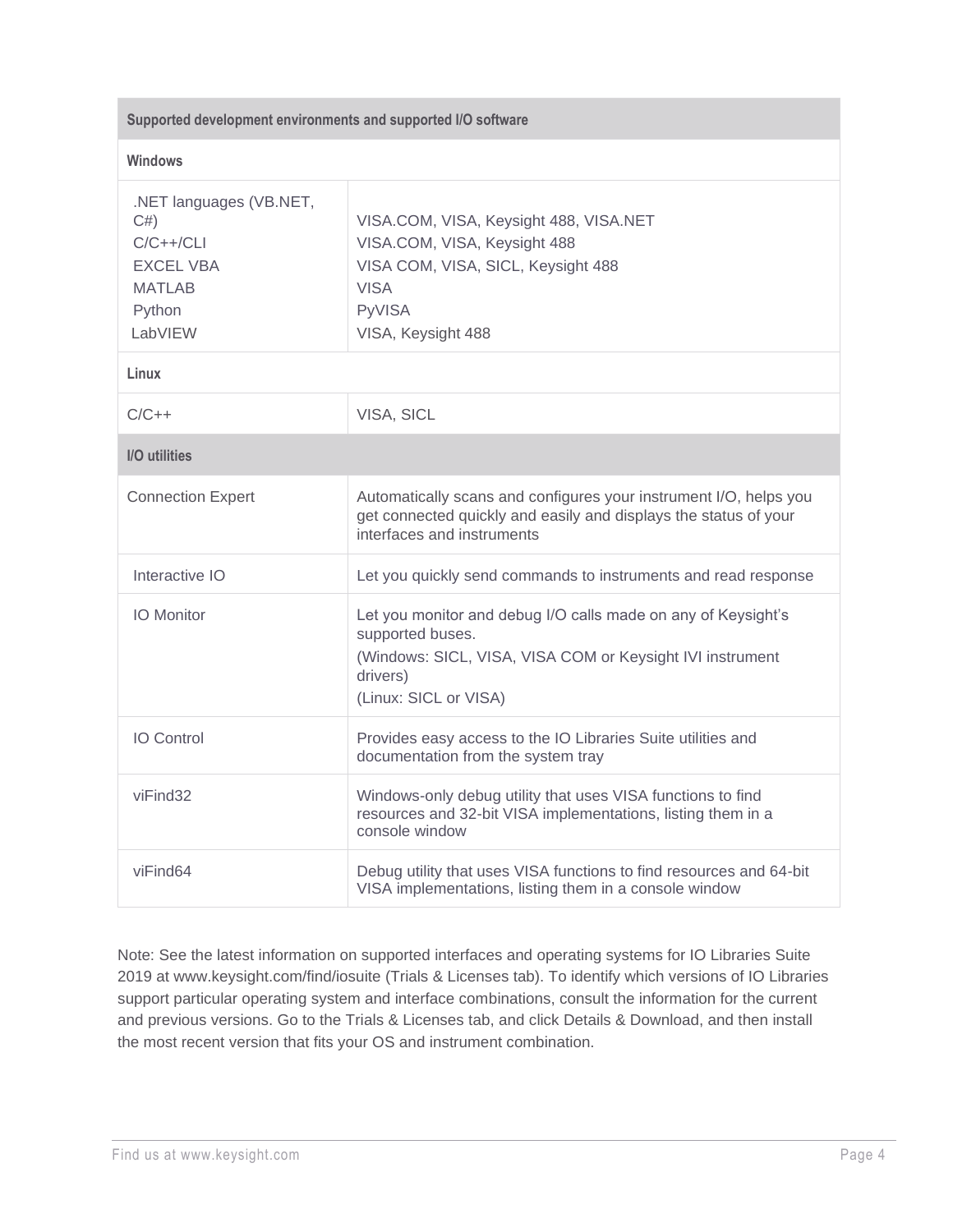### Keysight 82357B USB/GPIB Interface Converter

#### **Features**

- Fast and easy connection to GPIB instruments
- Uses standard USB and IEEE-488 interfaces
- Maximum GPIB transfer rate of 1.15 MB/s
- Parallel polling capability

#### Best for

- Easiest GPIB connectivity
- Notebook computer GPIB connection

#### Connect GPIB instruments quickly and easily to your computer's USB port

The Keysight 82357B USB/GPIB interface provides a direct connection from the USB port on your desktop and laptop computers to GPIB instruments. Once the software is loaded, your computer automatically detects the 82357B when it is connected to the USB port of the computer.

The 82357B is a plug-and-play device. It is also hot-pluggable, making it easy to connect and disconnect without having to shut down the computer. No external power supplies are necessary.

The 82357B USB/GPIB interface implements USB 1.1 (12 Mbits/s) and is compatible with USB 2.0. The 82357B USB/GPIB interface uses a thin, flexible, high-quality USB cable that is USB

2.0-compliant. The USB cable is shielded, and the connector is specified to 1,500 insertions, ensuring a durable connection and reliable data transfer.

| 82357B technical specifications        |                                                                                                                                           |  |  |
|----------------------------------------|-------------------------------------------------------------------------------------------------------------------------------------------|--|--|
| <b>General requirements</b>            |                                                                                                                                           |  |  |
| Minimum system requirements            | Refer to page 3 for requirements in using the Keysight IO Libraries<br>software (included with the instrument control hardware)           |  |  |
| Supported standards                    | Supports USB 2.0 high speed<br>Standard USB endpoints supported<br>$\bullet$<br>IEEE-488.1 and IEEE-488.2 compatible<br>SICL and VISA 2.2 |  |  |
| Unsupported GPIB modes of<br>operation | Pass Control<br>Non-System Controller mode<br>$\bullet$                                                                                   |  |  |
| <b>General characteristics</b>         |                                                                                                                                           |  |  |
| Power                                  | USB bus-powered device, +5 V, 500 mA (maximum), 200 mA<br>(typical)                                                                       |  |  |
| Maximum data rate (GPIB)               | $1.15$ MB/s                                                                                                                               |  |  |

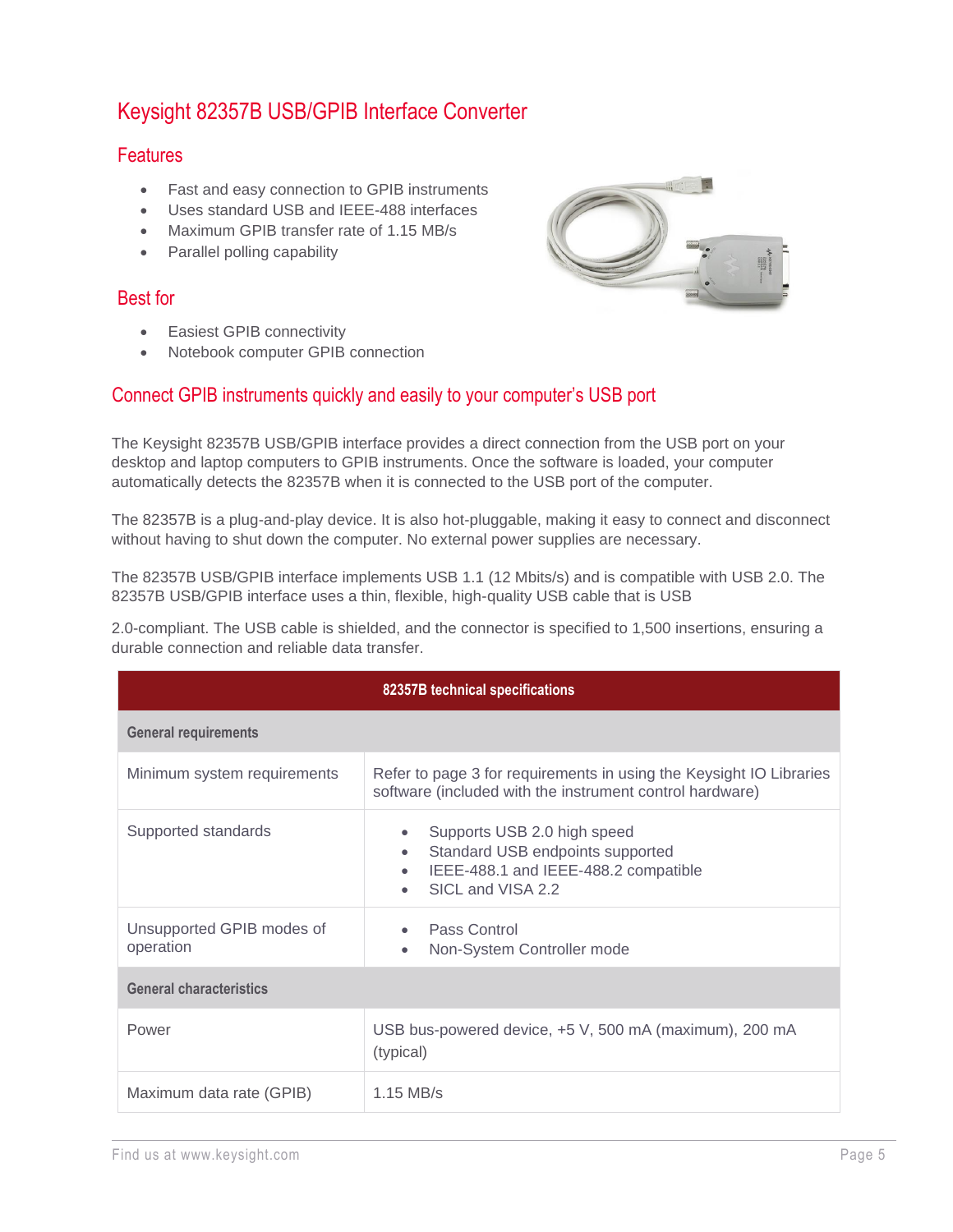| Connectors                          | Standard 24-pin IEEE-488 (GPIB)<br><b>Standard USB A</b>                                                                                           |  |  |
|-------------------------------------|----------------------------------------------------------------------------------------------------------------------------------------------------|--|--|
| <b>USB hubs</b>                     | Self-powered hubs                                                                                                                                  |  |  |
| Parallel polling                    | A single parallel poll can easily check up to eight individual<br>devices at once, corresponding to the number of data lines on the<br><b>GPIB</b> |  |  |
| Cable                               | 2.5 meters, shielded, connector rated for 1,500 insertions                                                                                         |  |  |
| <b>LED</b> indicators               | READY, ACCESS, FAIL                                                                                                                                |  |  |
| Maximum instrument connection       | 14 instruments-daisy chain via GPIB.<br>A maximum of 4 converters can be connected to the PC.                                                      |  |  |
| Configuration                       | Plug-and-play                                                                                                                                      |  |  |
| <b>EMC</b> and safety               | Refer to Declaration of Conformity for the latest revisions of<br>regulatory compliance at: www.keysight.com/go/conformity                         |  |  |
| <b>Dimensions</b>                   |                                                                                                                                                    |  |  |
| Length, width, and height           | 105 mm (L) x 64 mm (W) x 30 mm (H) (including connectors)                                                                                          |  |  |
| Weight                              | 215 grams                                                                                                                                          |  |  |
| <b>Environmental specifications</b> |                                                                                                                                                    |  |  |
| Operating environment               | 0 °C to 55 °C                                                                                                                                      |  |  |
| Operating humidity                  | Up to 90% at 40 °C non-condensing                                                                                                                  |  |  |
| Storage environment                 | -40 °C to 70 °C                                                                                                                                    |  |  |
| Storage humidity                    | Up to 90% at 65 °C non-condensing                                                                                                                  |  |  |
| <b>Ordering information</b>         |                                                                                                                                                    |  |  |
| Accessories                         | GPIB cables/adapter (see page 9)                                                                                                                   |  |  |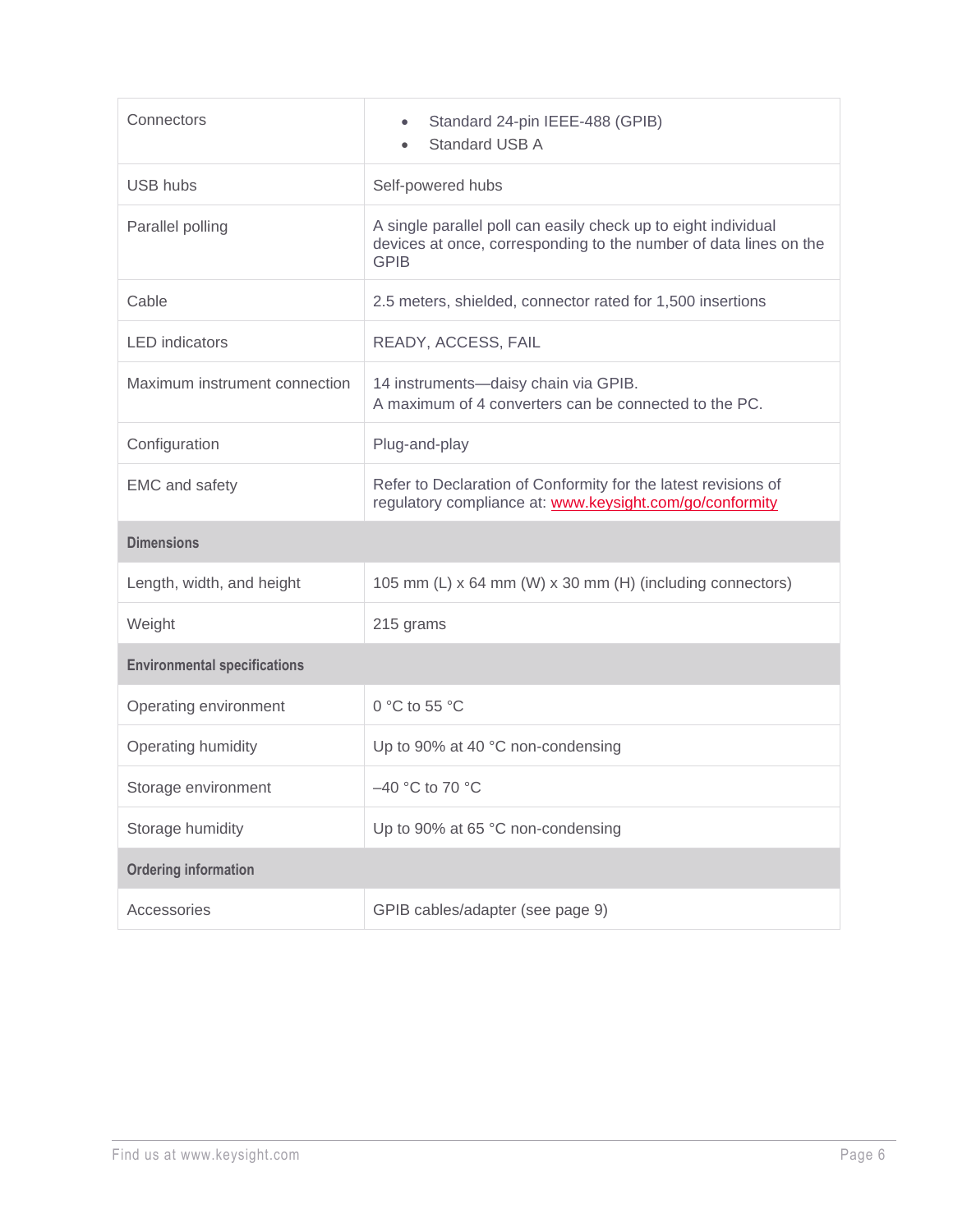### Keysight 82350C High Performance PCI-GPIB Interface Card

#### **Features**

- PCI IEEE-488 interface for PCs
- Transfer rates up to 900 KB/s
- Dual processor support on the latest Windows operating system

#### Best for

- Maximum GPIB throughput for all configurations
- Standard and low-profile brackets allow flexible connection

#### Powerful performance for automation or manufacturing test application

The 82350C PCI-GPIB interface card converts any PCI bus computer into an instrumentation control and data acquisition system. It comes with direct PCI computer connection, and transaction overhead is minimized for the best overall operating performance.

The 82350C interface card is fully compatible with IEEE-488 control and communication standard, decouples GPIB transfers from PCI bus transfers. Buffering provides I/O and system performance that is superior to direct memory access (DMA). The hardware is software configurable and compatible with the plug-and-play standard for easy installation. The GPIB interface card offers high flexibility to plug into standard or low-profile PC with a bracket change.

NOTE: When using 82350C with low-profile bracket, attach the 10834A GPIB to-GPIB adaptor to increase clearance for GPIB cable or other connector.





82350C with standard profile bracket 82350C with low-profile bracket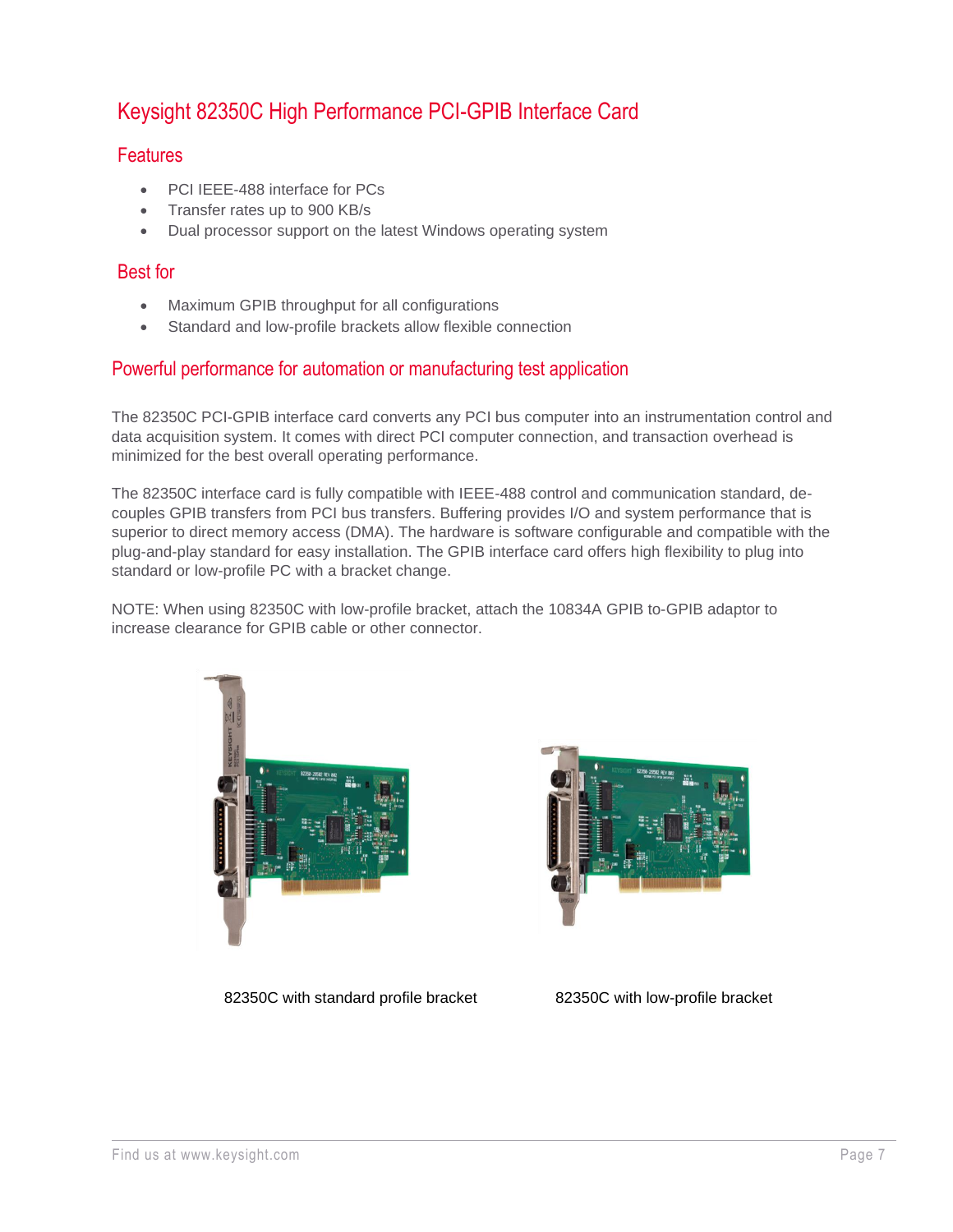| 82350C technical specifications     |                                                                                                                                 |  |  |
|-------------------------------------|---------------------------------------------------------------------------------------------------------------------------------|--|--|
| <b>General requirements</b>         |                                                                                                                                 |  |  |
| Minimum system requirements         | Refer to page 3 for requirements in using the Keysight IO Libraries<br>software (included with the instrument control hardware) |  |  |
| Software requirements               | Keysight IO Libraries Suite 17.0<br>$\bullet$<br>Keysight IO Libraries Suite 17.2 onwards for Windows 10<br>$\bullet$           |  |  |
| PCI bus slot                        | Universal 3.3 V and 5 V PCI slot, 32 bits                                                                                       |  |  |
| Supported standards                 | PCI rev 2.1, IEEE 488.1 and IEEE 488.2 compatible                                                                               |  |  |
| <b>General characteristics</b>      |                                                                                                                                 |  |  |
| Power                               | Backplane +3.3 V or +5 V PCI                                                                                                    |  |  |
| Connectors                          | Standard 24-pin IEEE-488 (GPIB)<br>$\bullet$<br>Universal $+3.3$ V & $+5$ V PCI                                                 |  |  |
| Maximum data rate                   | 900 KB/s                                                                                                                        |  |  |
| Maximum instrument connection       | 14 instruments - daisy chain via GPIB                                                                                           |  |  |
| <b>Buffering</b>                    | Built-in                                                                                                                        |  |  |
| Configuration                       | Plug and play                                                                                                                   |  |  |
| <b>EMC</b> and safety               | Refer to Declaration of Conformity for the latest revisions of<br>regulatory compliance at: www.keysight.com/go/conformity      |  |  |
| <b>Dimensions</b>                   |                                                                                                                                 |  |  |
| Length, width, and height           | 156 mm (L) X 121 mm (W) X 21.6 mm (H)                                                                                           |  |  |
| Weight                              | 0.072 kg                                                                                                                        |  |  |
| <b>Environmental specifications</b> |                                                                                                                                 |  |  |
| Operating environment               | $-5$ °C to 60 °C                                                                                                                |  |  |
| Operating humidity                  | Up to 90% at 40 °C noncondensing                                                                                                |  |  |
| Storage environment                 | -40 °C to 70 °C                                                                                                                 |  |  |
| Storage humidity                    | Up to 90% at 65 °C noncondensing                                                                                                |  |  |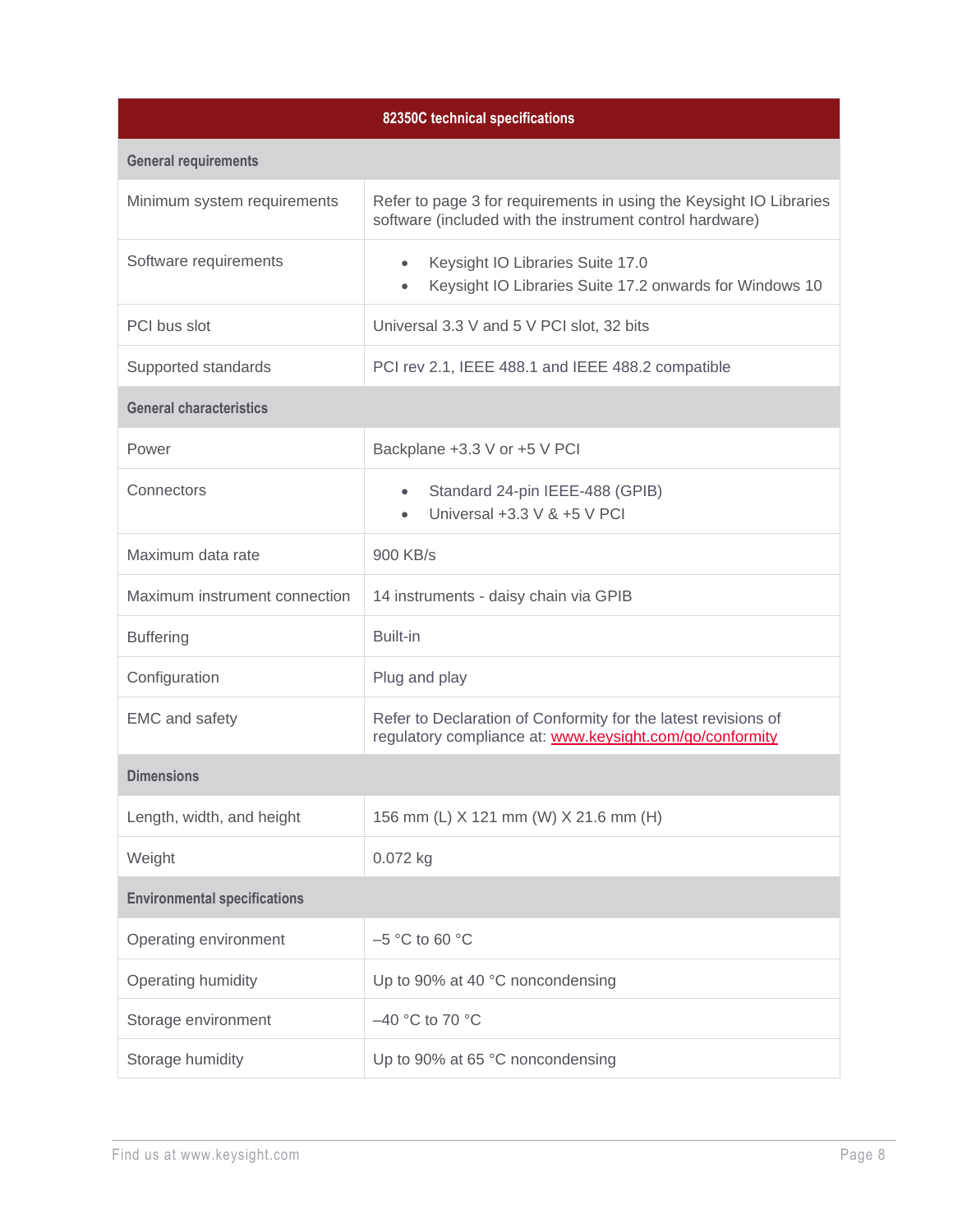### Keysight 82351B High Performance PCIe-GPIB Interface Card

#### **Features**

- High transfer rate of 1.4 MB/s
- High flexibility via up-plugging (to x4 or x8 PCIe slots)
- 3.3 V signal level for lower power consumption

#### Best for

- Bandwidth-intensive test applications
- Standard and low-profile brackets allow flexible connection

#### Faster data transfer speed for high-throughput test application

The 82351B PCIe-GPIB interface card offers the fast data transfer rate associated with PCIe to support high bandwidth PC applications, ensuring that data is consistently retained without being overwritten during the transfer to memory.

PCIe is the next generation of PCI and offers unsurpassed speed and performance, making PCIe cards an ideal choice for many computer platforms and automation applications. It is full backward compatible with PCI configured software or coding, removing the need to reconfigure any code. The 82351B is highly flexible with plug-and play configuration and enables usage in a low-profile PC with a bracket change.

NOTE: When using 82351B with low-profile bracket, attach the 10834A GPIB to-GPIB adaptor to increase clearance for GPIB cable or other connector.





82351B with standard profile bracket 82351B with low-profile bracket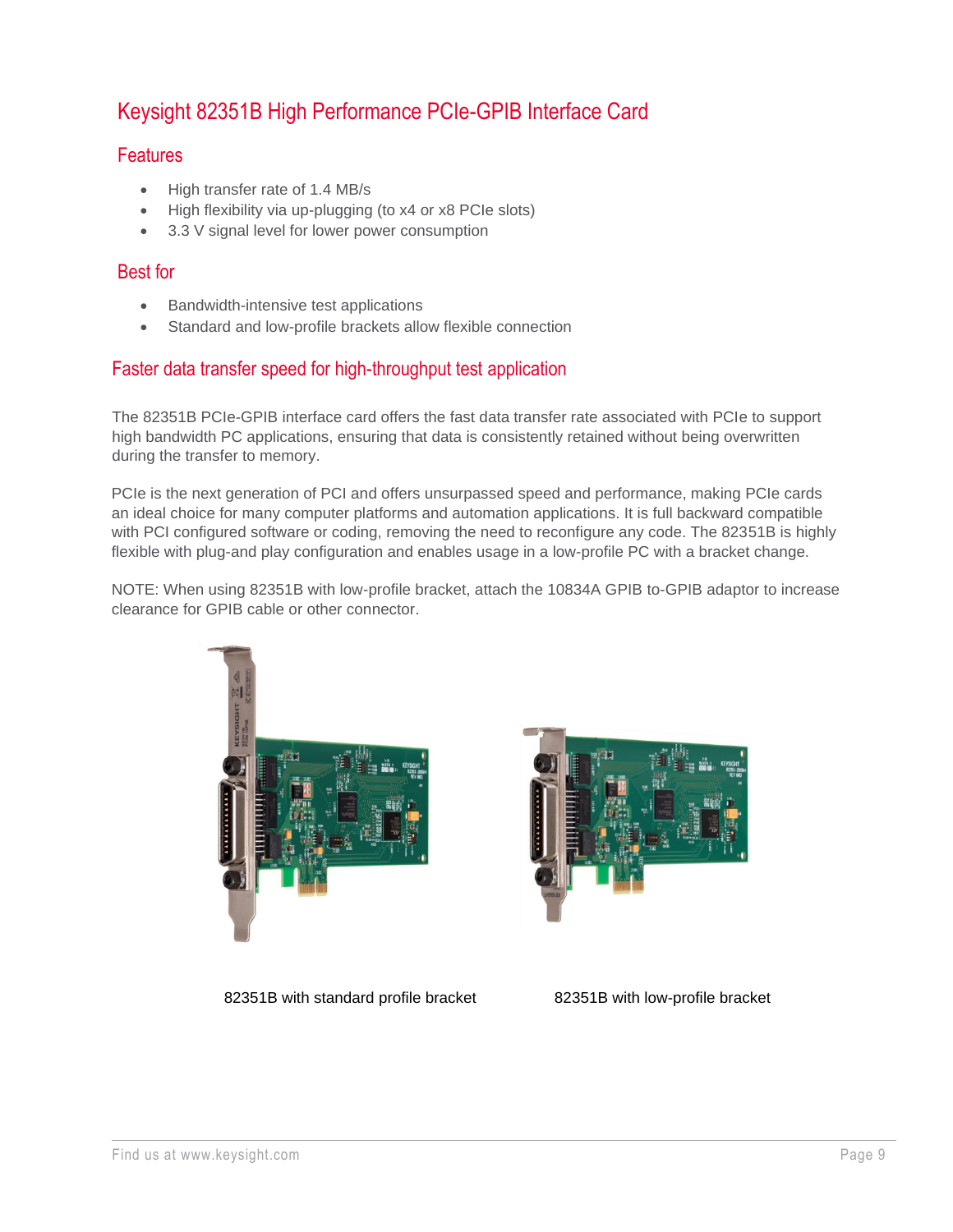| 82351B technical specifications     |                                                                                                                                 |  |  |
|-------------------------------------|---------------------------------------------------------------------------------------------------------------------------------|--|--|
| <b>General requirements</b>         |                                                                                                                                 |  |  |
| Minimum system requirements         | Refer to page 3 for requirements in using the Keysight IO<br>Libraries software (included with the instrument control hardware) |  |  |
| Software requirements               | Keysight IO Libraries Suite 17.1<br>$\bullet$<br>Keysight IO Libraries Suite 17.2 onwards for Windows 10<br>$\bullet$           |  |  |
| PCI bus slot                        | 3.3 V PCI slot, 32 bits                                                                                                         |  |  |
| Supported standards                 | PCIe rev 1.0a, IEEE-488.1 and IEEE-488.2 compatible                                                                             |  |  |
| <b>General characteristics</b>      |                                                                                                                                 |  |  |
| Power                               | Backplane +3.3 V PCle                                                                                                           |  |  |
| Connectors                          | Standard 24-pin IEEE-488 (GPIB)<br>$\bullet$<br>+3.3 V PCIe                                                                     |  |  |
| <b>PCIe Slot</b>                    | PCIe 1x and above                                                                                                               |  |  |
| Maximum data rate                   | $1.4$ MB/s                                                                                                                      |  |  |
| Maximum instrument connection       | 14 instruments - daisy chain via GPIB                                                                                           |  |  |
| <b>Buffering</b>                    | Built-in                                                                                                                        |  |  |
| Configuration                       | Plug and play                                                                                                                   |  |  |
| <b>EMC</b> and safety               | Refer to Declaration of Conformity for the latest revisions of<br>regulatory compliance at: www.keysight.com/go/conformity      |  |  |
| <b>Dimensions</b>                   |                                                                                                                                 |  |  |
| Length, width, and height           | 156 mm (L) X 121 mm (W) X 21.6 mm (H)                                                                                           |  |  |
| Weight                              | 0.072 kg                                                                                                                        |  |  |
| <b>Environmental specifications</b> |                                                                                                                                 |  |  |
| Operating environment               | $-5$ °C to 60 °C                                                                                                                |  |  |
| Operating humidity                  | Up to 90% at 40 °C noncondensing                                                                                                |  |  |
| Storage environment                 | $-40$ °C to 70 °C                                                                                                               |  |  |
| Storage humidity                    | Up to 90% at 65 °C noncondensing                                                                                                |  |  |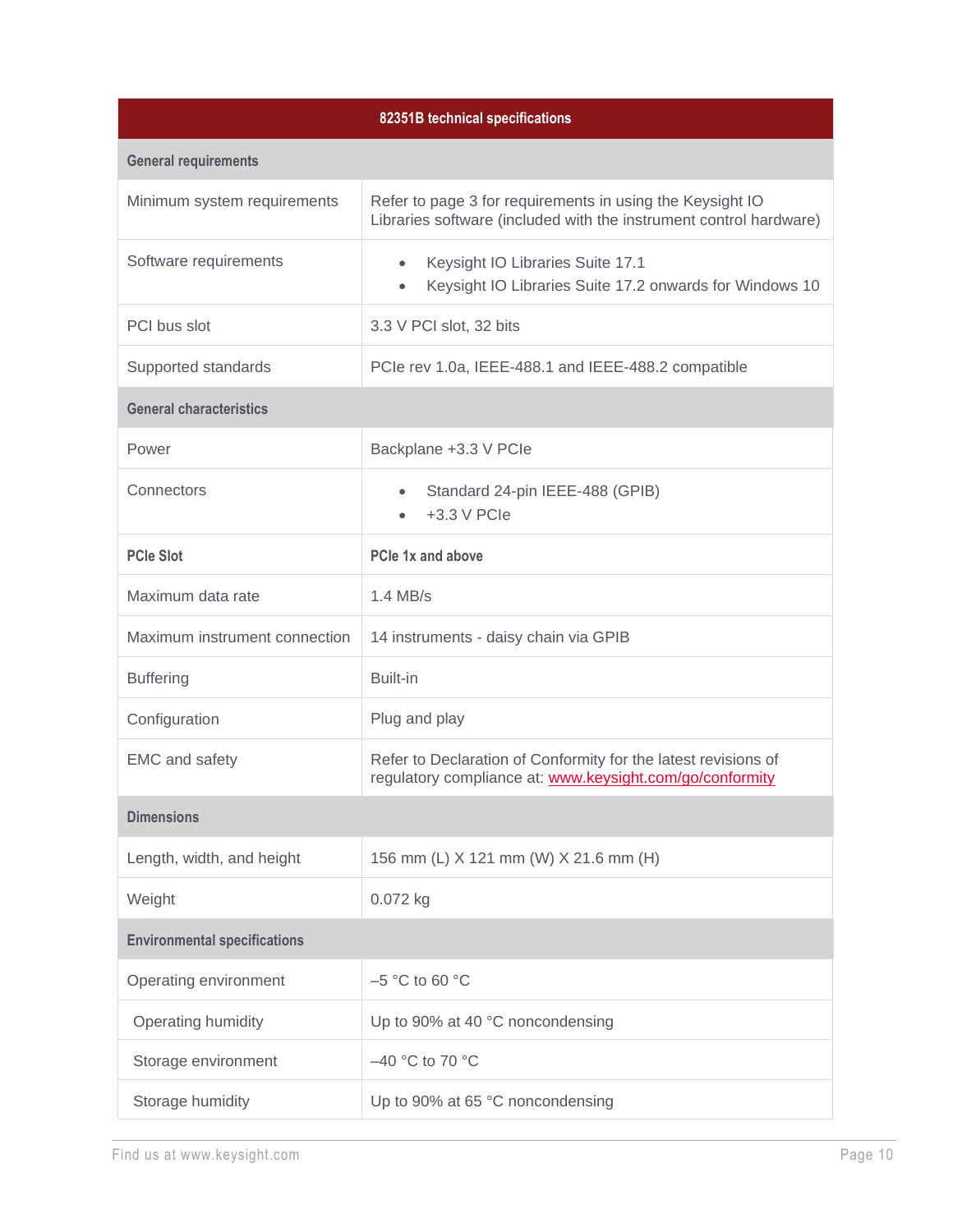### Keysight E5810B LAN/GPIB/USB Gateway

#### **Features**

- Remote access and control of GPIB, USB and RS-232 instruments
- Faster GPIB transfer rate of up to 1.2 MB/s
- Supports 1000BASE-T (1 Gigabit)/100BASE-TX/10BASE-T LAN/ Ethernet connection
- Power switch for hard reset
- Password-protected web interface for configuration
- LCD display for easy setup and use

#### Best for

- Connection to GPIB, USB and RS-232 instrumentation
- Shared test systems

#### One-box connectivity solution— now with USB capability

The E5810B is the next generation of the E5810A and expands the gateway's capability to include USB connectivity. The E5810B connects up to 14 GPIB instruments, up to four USB instruments via a selfpowered hub and an RS-232 instrument, giving test engineers a fast and efficient one-box solution to control various instrument interfaces over LAN, even remotely via wireless connection.

The E5810B's versatility makes it ideal for system integrators, manufacturing testing, automated testing and other applications requiring an unlimited connection range and simultaneous connectivity to multiple instruments, both locally and remotely.

#### High transfer rates enhance performance

With an improved GPIB transfer rate of 1.2 MB/s, test engineers can reduce test time and improve production throughput. The E5810B also features 1000BASE-T (1 Gigabit) LAN/Ethernet compatibility in addition to existing 100BASE-TX and 10BASE-T supportability to meet the demands of higher network bandwidth. This will also allow optimal data transfer rates when a USB 2.0 instruments is connected to the IO interface.

#### Configure your instrument via the LCD display

With the E5810B's built-in LCD display, users can quickly retrieve the IP address of the gateway and other system messages without needing to install additional software.

The E5810B also comes with LED indicators on the front panel display, allowing users to determine the connection statuses of the gateway box at a glance. The green indicators cover LAN connection, GPIB, USB or RS-232 instrument activity and whether the gateway is powered on, while a lit red FAULT indicator points to possible hardware failure.

#### Perform wireless communication

The E5810B enables wireless communication to instruments where LAN connection is unavailable or inconvenient by connecting a wireless router to the E5810B.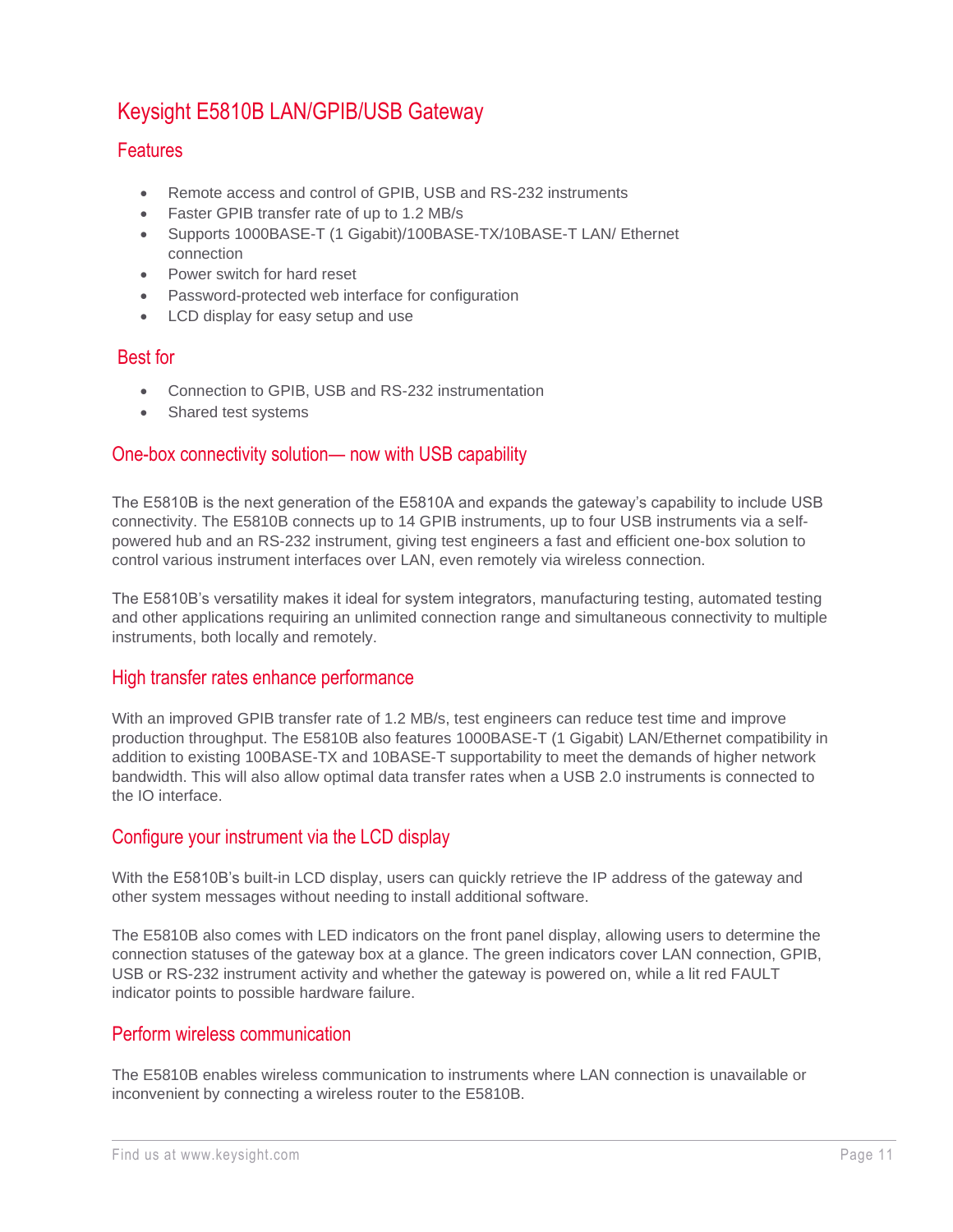#### Safeguard information with security functions

The E5810B comes with protection features to safeguard sensitive information, requiring a secure password to access and modify all web configuration pages, while the secure erase feature is a standard product feature in all Keysight equipment that will erase the system's preset and data information. Press the preset button on the E5810B's front panel to erase data information securely.



The E5810B is the next generation of the E5810A and provides a gateway between networked-equipped computer systems (using LAN) and GPIB/USB/RS-232 instruments.

| <b>E5810B technical specifications</b> |                                                                                                                                                                                                                                          |  |  |
|----------------------------------------|------------------------------------------------------------------------------------------------------------------------------------------------------------------------------------------------------------------------------------------|--|--|
| <b>General requirements</b>            |                                                                                                                                                                                                                                          |  |  |
| Minimum system requirements            | Refer to page 3 for requirements in using the Keysight IO<br>Libraries software (included with the instrument control hardware)                                                                                                          |  |  |
| Supported standards                    | GPIB Standard IEEE 488.1 and IEEE 488.2<br>USB 2.0 or lower (with the USBTMC-USB488 protocol)<br>$\bullet$<br>LAN/Ethernet: 10BASE-T/100BASE-TX/1000BASE-T<br>networks<br><b>RS-232</b><br>VXI-11 Protocol<br>VISA 2.2 and Keysight SICL |  |  |
| <b>General characteristics</b>         |                                                                                                                                                                                                                                          |  |  |
| Power consumption                      | +12 VDC, 2 A<br>Isolated ELV supply source                                                                                                                                                                                               |  |  |
| Connectors                             | Standard 24-pin IEEE-488 (GPIB), USB 2.0, RS-232 (9-pin), LAN<br><b>RJ-45</b>                                                                                                                                                            |  |  |
| Maximum data rates                     | 1.2 MB/s for GPIB<br>115 Kb/s for RS-232<br>480 Mb/s for USB                                                                                                                                                                             |  |  |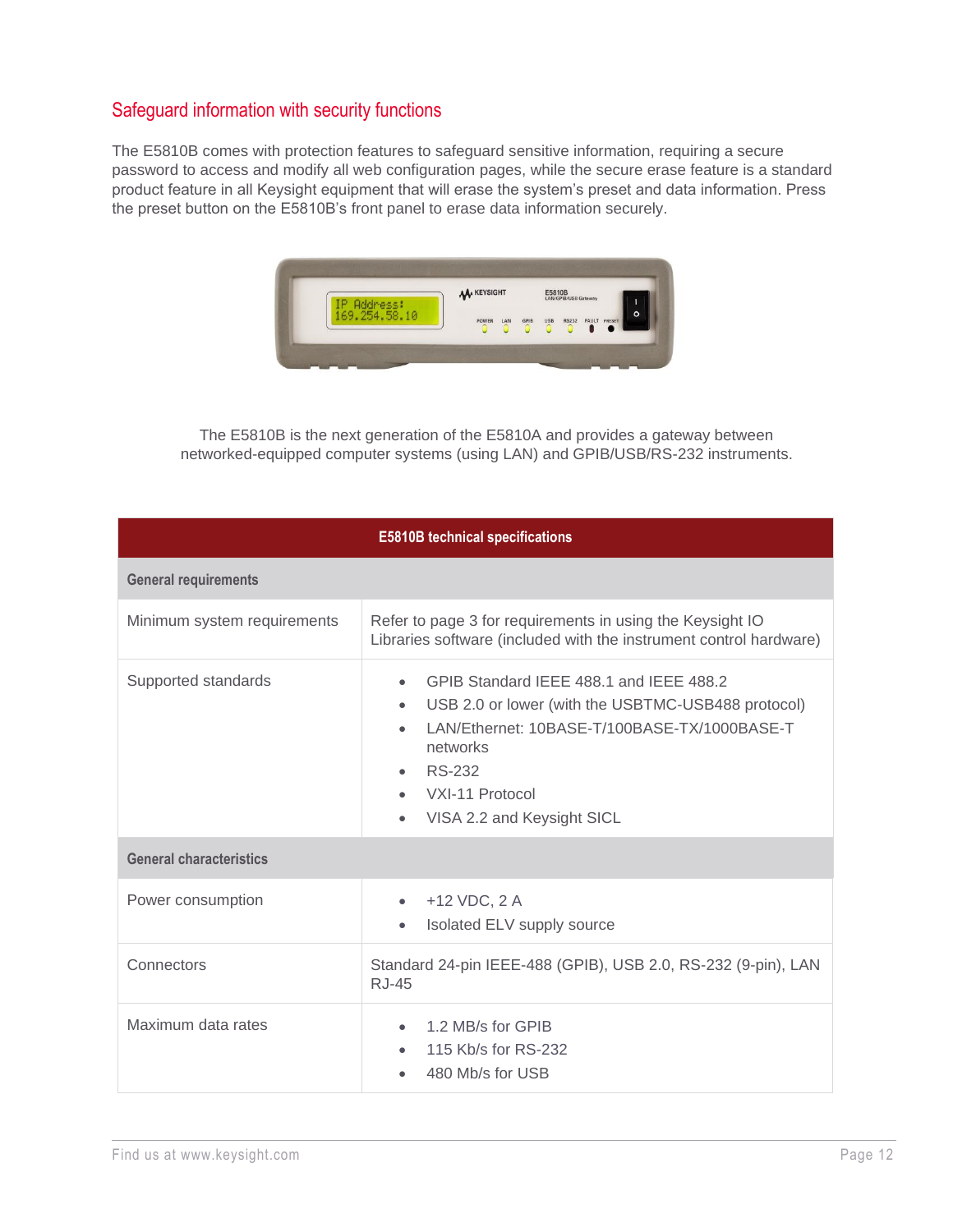| Maximum instrument connection       | 14 GPIB instruments<br>1 USB connection (supports up to 4 USB instruments via<br>$\bullet$<br>self-powered hub)<br>1 RS-232 instrument<br>$\bullet$<br>Up to 16 simultaneous connectivity connections                            |  |  |
|-------------------------------------|----------------------------------------------------------------------------------------------------------------------------------------------------------------------------------------------------------------------------------|--|--|
| <b>LED</b> indicators               | Power, LAN, GPIB, USB, RS-232, FAULT                                                                                                                                                                                             |  |  |
| EMC and safety                      | Refer to Declaration of Conformity for the latest revisions of<br>regulatory compliance at: www.keysight.com/go/conformity                                                                                                       |  |  |
| Network protocols                   | See the E5810B User's Manual for supported network protocols<br>and functions                                                                                                                                                    |  |  |
| <b>Dimensions</b>                   |                                                                                                                                                                                                                                  |  |  |
| Width, depth and height             | 226.5 mm (8.92 in) x 238 mm (9.37 in) x 61mm (2.36 in)                                                                                                                                                                           |  |  |
| Weight                              | 1.3 kg                                                                                                                                                                                                                           |  |  |
| <b>Environmental specifications</b> |                                                                                                                                                                                                                                  |  |  |
| Operating environment               | Operating temperature from 0 °C to 55 °C<br>$\bullet$<br>Relative humidity up to 95% RH at 40 °C<br>Altitude up to 2000 m<br>$\bullet$<br>Pollution Degree 2<br>$\bullet$<br>Installation Category II (through an AC/DC adapter) |  |  |
| Storage environment                 | Storage temperature from -40 °C to 70 °C<br>$\bullet$<br>Relative humidity up to 90% RH at 65 °C                                                                                                                                 |  |  |
| <b>Ordering Information</b>         |                                                                                                                                                                                                                                  |  |  |
| Options                             | Option 300 - Rack Mount Kit<br>GPIB cables/adapter (see page 14)                                                                                                                                                                 |  |  |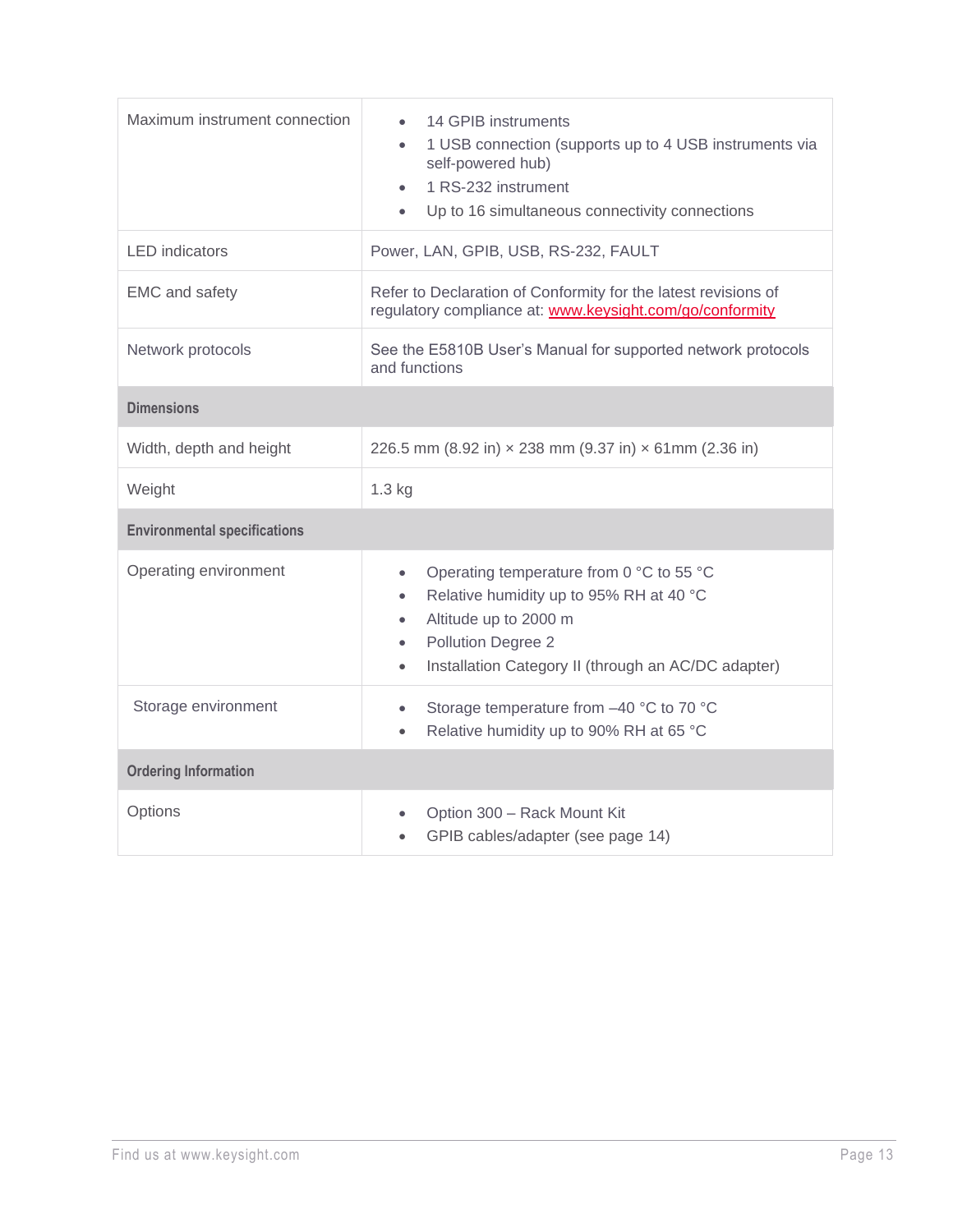### Adapters

The 10834A GPIB-to-GPIB adapter can help when limited rear-panel space and other design considerations make cabling difficult. The 10834A adapter extends the first cable by 2.3 cm away from the rear panel to provide clearance for other connectors, switches, and cables.

### **Cables**

Keysight also offers a variety of cables that provide easy and reliable connections. Keysight cables are engineered for exceptional reliability and durability, even under the harshest conditions.

| <b>Cables</b>     |                |  |  |
|-------------------|----------------|--|--|
| <b>Product</b>    | Length         |  |  |
| 10833D GPIB cable | $0.5$ meter    |  |  |
| 10833A GPIB cable | 1 meter        |  |  |
| 10833B GPIB cable | 2 <sub>m</sub> |  |  |
| 10833C GPIB cable | 4 <sub>m</sub> |  |  |
| 10833F GPIB cable | 6 m            |  |  |
| 10833G GPIB cable | 8 <sub>m</sub> |  |  |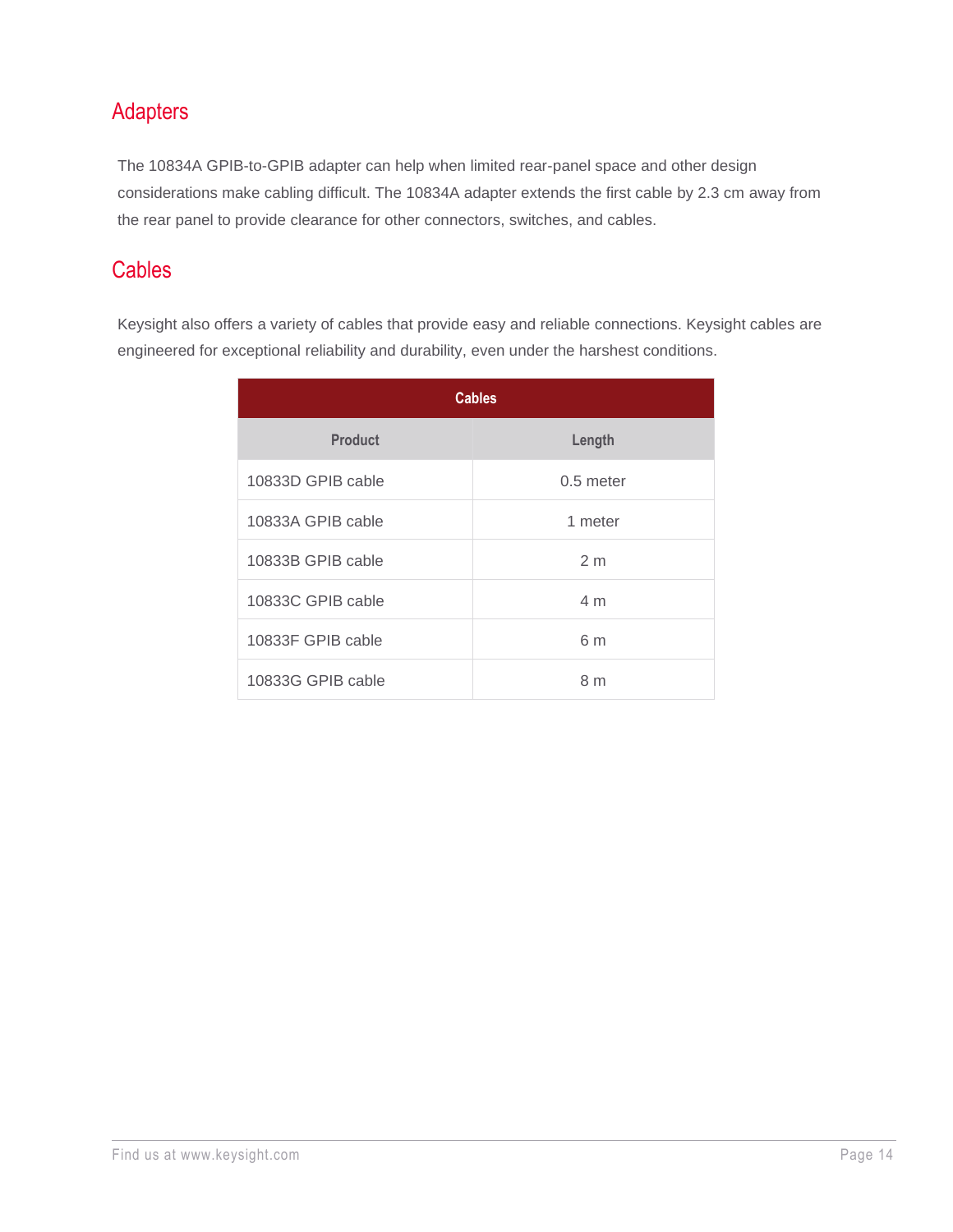

### Typical configurations of PC-to-instrument connection

### Related Keysight Literature

| <b>Publication Title</b>                                                                                                                                                                                                                                                                                                                                                                                                                                                                                                                     | <b>Pub Number</b> |  |  |
|----------------------------------------------------------------------------------------------------------------------------------------------------------------------------------------------------------------------------------------------------------------------------------------------------------------------------------------------------------------------------------------------------------------------------------------------------------------------------------------------------------------------------------------------|-------------------|--|--|
| Simplified PC Connections for GPIB Instruments, Application Note 1409-1                                                                                                                                                                                                                                                                                                                                                                                                                                                                      | 5988-5897EN       |  |  |
| This article covers the common PC-to-GPIB instrument configurations. It explains the I/O hardware and<br>software considerations for easy GPIB instrument hook-up and automation.                                                                                                                                                                                                                                                                                                                                                            |                   |  |  |
| Modern Connectivity-Using USB and LAN Connectivity Converters, Application Note 1475-1                                                                                                                                                                                                                                                                                                                                                                                                                                                       | 5989-0123EN       |  |  |
| As more and more instruments are equipped with PC-standard interfaces such as USB and LAN,<br>various instrument control converters are available in the market today, besides the traditional PCI/GPIB<br>cards. What are the advantages of one over the other? What are the key factors that you need to<br>consider before you decide on buying the instrument control product that's most suitable for your<br>application? This article explains all of the above, with a detailed comparison of data rates over various<br>interfaces. |                   |  |  |
| <b>Computer Connectivity Considerations, Application Note 1465-2</b>                                                                                                                                                                                                                                                                                                                                                                                                                                                                         | 5988-9818EN       |  |  |
| This article complements the above (5989-0123EN) with additional focus on instrument-to-PC<br>configuration, and cost comparison.                                                                                                                                                                                                                                                                                                                                                                                                            |                   |  |  |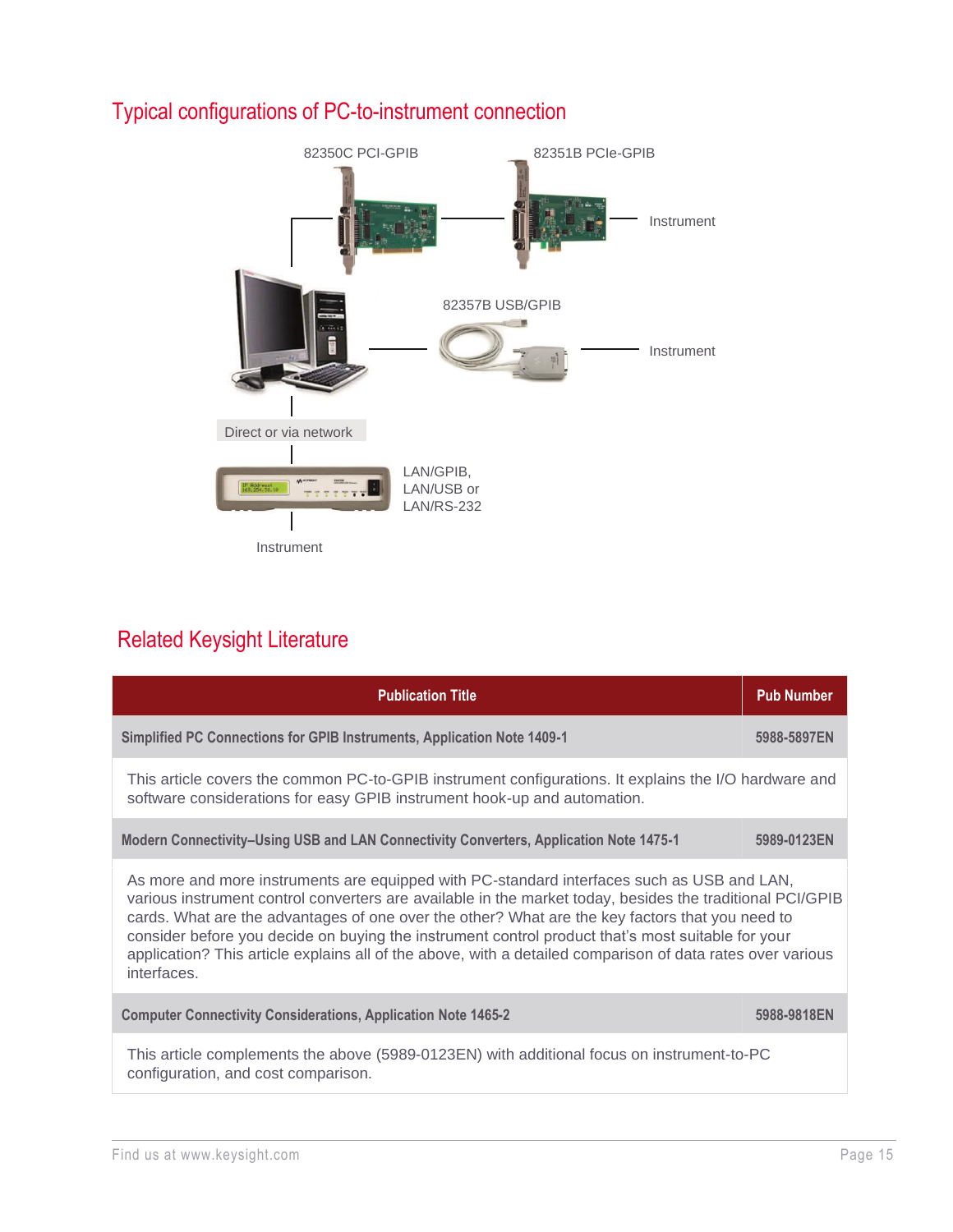| Tips and Tricks for Using USB, LAN and GPIB                                                                                                                                                                                                                                             | 5989-3312EN |  |  |
|-----------------------------------------------------------------------------------------------------------------------------------------------------------------------------------------------------------------------------------------------------------------------------------------|-------------|--|--|
| This article provides a variety of tips and tricks that will help you create flexible test systems that can<br>easily incorporate USB, LAN, GPIB and RS-232C.                                                                                                                           |             |  |  |
| Tips on using Keysight GPIB Solutions in National Instrument's LabVIEW Environment                                                                                                                                                                                                      | 5990-3731EN |  |  |
| This article provides answers to frequently asked questions about incorporating Keysight GPIB<br>instrument control hardware into a National Instrument's LabVIEW system. Easy-to-follow steps are<br>also documented in a video.                                                       |             |  |  |
| System Developer Guide: Using LAN in Test Systems: The Basics, Application note 1465-9                                                                                                                                                                                                  | 5989-1412EN |  |  |
| This article is the first of a series of four application notes with System Developers in mind. It explains<br>with great depth how you can simplify test integration by taking advantage of open connectivity<br>standards. Meet your throughput requirements yet stay within budget.  |             |  |  |
| System Developer Guide: Using LAN in Test Systems: Network Configuration, Application note<br>1465-10                                                                                                                                                                                   | 5989-1413EN |  |  |
| This article is the second of a series of four application notes with System Developers in mind. It<br>explains with great depth how you can simplify test integration by taking advantage of open<br>connectivity standards. Meet your throughput requirements yet stay within budget. |             |  |  |
| System Developer Guide: Using LAN in Test Systems: PC Configuration, Application note 1465-11                                                                                                                                                                                           | 5989-1415EN |  |  |
| This article is the third of a series of four application notes with System Developers in mind. It explains<br>with great depth how you can simplify test integration by taking advantage of open connectivity<br>standards. Meet your throughput requirements yet stay within budget.  |             |  |  |
| System Developer Guide: Using USB in the Test and Measurement Environment, Application note<br>1465-12                                                                                                                                                                                  | 5989-1417EN |  |  |
| This article is the fourth of a series of four application notes with System Developers in mind. It explains<br>with great depth how you can simplify test integration by taking advantage of open connectivity<br>standards. Meet your throughput requirements yet stay within budget. |             |  |  |

Where to download: [www.keysight.com](http://www.keysight.com/)